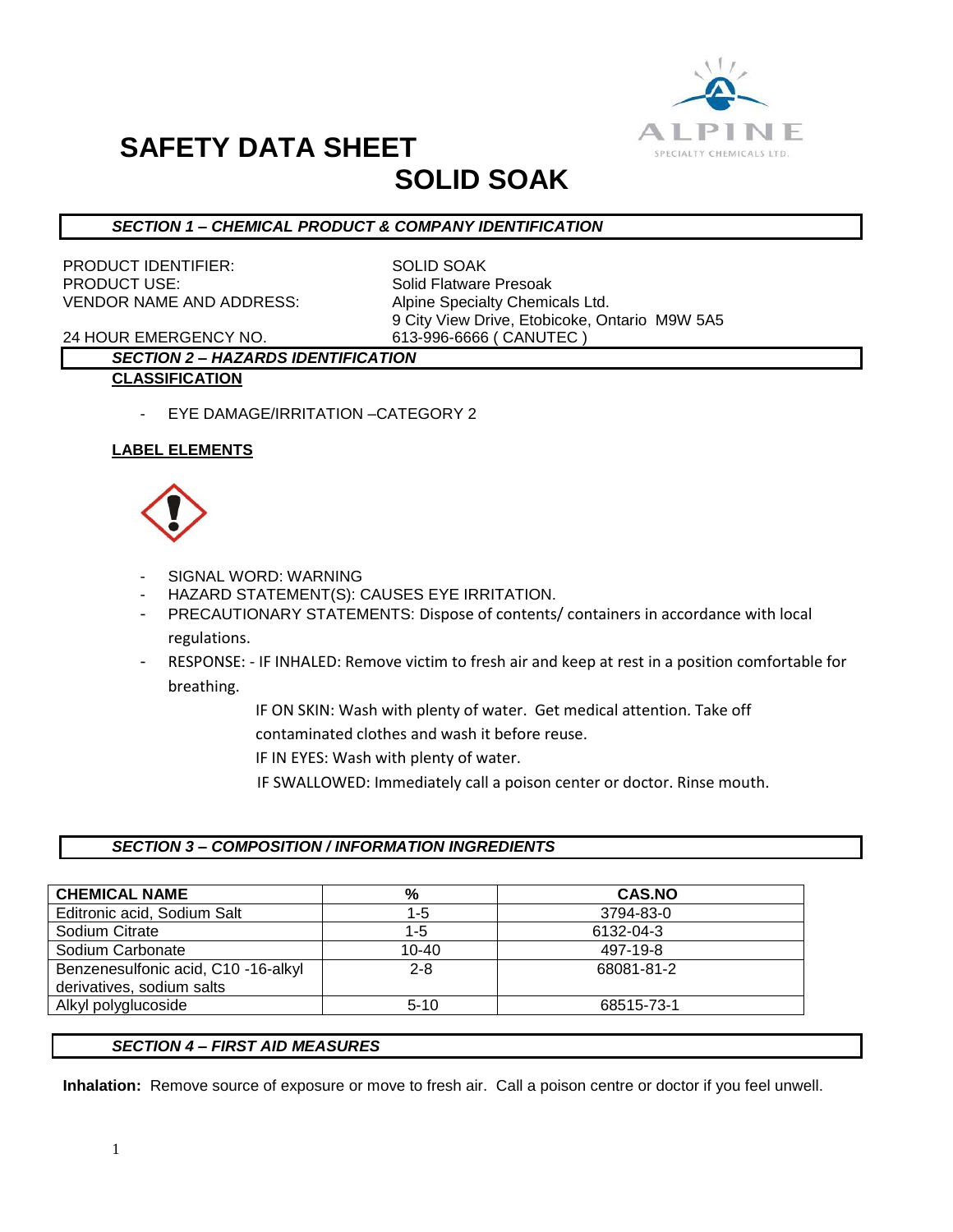## **SAFETY DATA SHEET**

## **SOLID SOAK**

**Skin Contact**: Take off immediately all contaminated clothing. Rinse skin with water or shower. Get medical attention or advise. Wash clothing before reuse. Clean shoes thoroughly before reuse.

**Eye Contact**: Rinse cautiously with water for several minutes. Remove contact lenses, if present and easy to do. Continue rinsing. Get medical attention or advice.

**Ingestion**: Immediately call a Poison Centre or doctor. Do not induce vomiting.

**Note to physician**: Treat symptomatically, no specific antidote. See toxicological information (section 11)

#### *SECTION 5 – FIRE FIGHTING MEASURES*

**Extinguishing Media:**

**Suitable Extinguishing Media:** Use water spray, fog or foam.

**Unsuitable Extinguishing Media:** None known

 **Specific hazards arising from the product:** No specific fire or explosion hazard.

**Hazardous thermal decomposition products:** Decomposition products may include the following materials: carbon dioxide carbon monoxide, nitrogen oxides and phosphorus oxides.

**Advice for fire-fighters:** Not available.

*SECTION 6 – ACCIDENTAL RELEASE MEASURES*

#### **Personal precautions, protective equipment and emergency procedures:**

Wear suitable protective clothing.

**Environmental precautions:** Do not allow to enter drains, sewers or watercourses

**Methods and materials for containment and cleaning up**: Caution - spillages may be slippery. Sweep or preferably vacuum up and collect in suitable containers for recovery or disposal. **Reference to other sections See also Section 8.**

*SECTION 7 – HANDLING AND STORAGE*

**Precautions for safe handling**: Ventilate adequately, otherwise wear an appropriate breathing apparatus. Avoid contact with eyes, skin or clothing. Wash thoroughly after handling.

**Storage Procedures**: Keep containers closed when not in use.

#### *SECTION 8 – EXPOSURE CONTROLS/PERSONAL PROTECTION*

|                                                                               | <b>ACGIH TLV</b> |             | <b>OSHA PEL</b> |         | AIHA WEEL     |                     |
|-------------------------------------------------------------------------------|------------------|-------------|-----------------|---------|---------------|---------------------|
| <b>CHEMICAL NAME</b>                                                          | TWA              | <b>STEL</b> | TWA             | Ceiling | 8 hour TWA    | Short term TWA<br>© |
| Editronic acid,<br>Sodium Salt                                                | Not available    |             | Not available   |         | Not available |                     |
| <b>Benzenesulfonic</b><br>acid, C10 -16-alkyl<br>derivatives, sodium<br>salts | Not available    |             | Not available   |         | Not available |                     |
| Alkyl polyglucoside                                                           | Not available    |             | Not available   |         | Not available | Not available       |

ACGIH= American Conference of Governmental Industrial Hygienists. TLV = Threshold Limit Value. TWA = Timeweighted Average. STEL = Short-term Exposure Limit OSHA = US Occupational Safety and Health Administration. PEL = Permissible Exposure Limits. AIHA = AIHA Guideline Foundation. WEEL = Workplace Environmental Exposure Limit.

**Appropriate Engineering Control**: Good general ventilation should be sufficient to control worker exposure to airborne contaminants.

#### **Individual Protection Measure:**

**Eye/Face Protection:** Do not get into eyes. Wear chemical safety goggles.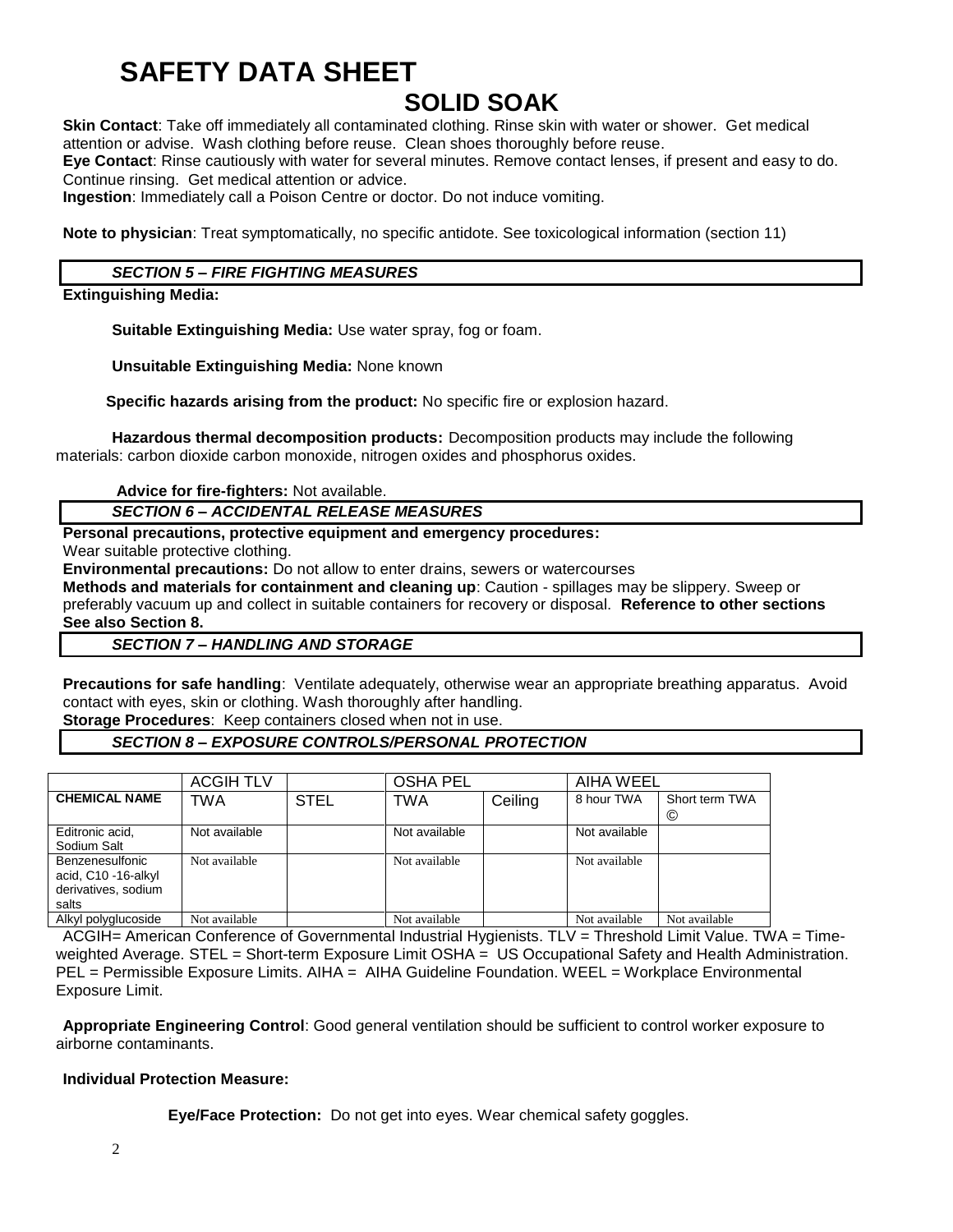### **SAFETY DATA SHEET SOLID SOAK**

**Skin Protection:** Prevent all skin contact, wear nitrile gloves.

**Respiratory protection**: Not required

| <b>SECTION 9- PHYSICAL AND CHEMICAL PROPERTIES</b>                                               |                                |  |
|--------------------------------------------------------------------------------------------------|--------------------------------|--|
| Appearance:                                                                                      | Cast solid green color.        |  |
| Odour:                                                                                           | None.                          |  |
| <b>Odor Threshold:</b>                                                                           | Not available                  |  |
| Initial boiling point and<br>boiling range                                                       | Not available                  |  |
| $pH$ :                                                                                           | $11(1\%)$                      |  |
| <b>Melting Point:</b>                                                                            | Not available                  |  |
| <b>Thermal decomposition:</b>                                                                    | Not available                  |  |
| <b>Flash Point:</b>                                                                              | Not available                  |  |
| <b>Evaporation Rate:</b>                                                                         | Not available                  |  |
| <b>Flammability:</b>                                                                             | Not available                  |  |
| <b>Explosive Limit:</b>                                                                          | Not available                  |  |
| <b>Upper explosion limit:</b>                                                                    | Not available                  |  |
| Lower explosion limit:                                                                           | Not available                  |  |
| <b>Relative Density:</b>                                                                         | Approx. = $1.5$ (Water = $1$ ) |  |
| <b>Viscosity:</b>                                                                                | Not available                  |  |
| VOC:                                                                                             | Not available                  |  |
| <b>Solubility in water:</b>                                                                      | Soluble                        |  |
| Auto ignition temperature                                                                        | Not available                  |  |
| <b>SECTION 10 - STABILITY AND REACTIVITY</b><br>$\sim$ $\sim$ $\sim$ $\sim$ $\sim$ $\sim$ $\sim$ |                                |  |

STABILITY: Stable. INCOMPATIBILITY: Strong acids. HAZARDOUS DECOMPOSITION PRODUCTS: None. HAZARDOUS POLYMERIZATION: Will not occur. CONDITIONS TO AVOID: Not known.

#### *SECTION 11 – TOXICOLOGICAL INFORMATION*

| <b>Chemical Name</b>            | LC50             | ∟D50                 | LD50 (dermal)       |
|---------------------------------|------------------|----------------------|---------------------|
| Editronic acid, Sodium Salt     | Not Available    | Not Available        | Not Available       |
| Sodium Carbonate                | 2.3 mg/l $(rat)$ | > 2000 mg/kg (rat)   | 2000 mg/kg (rabbit) |
| Benzenesulfonic acid, C10 -16-  | Not Available    | $>$ 2000 mg/kg (rat) | 2000 mg/kg (rabbit) |
| alkyl derivatives, sodium salts |                  |                      |                     |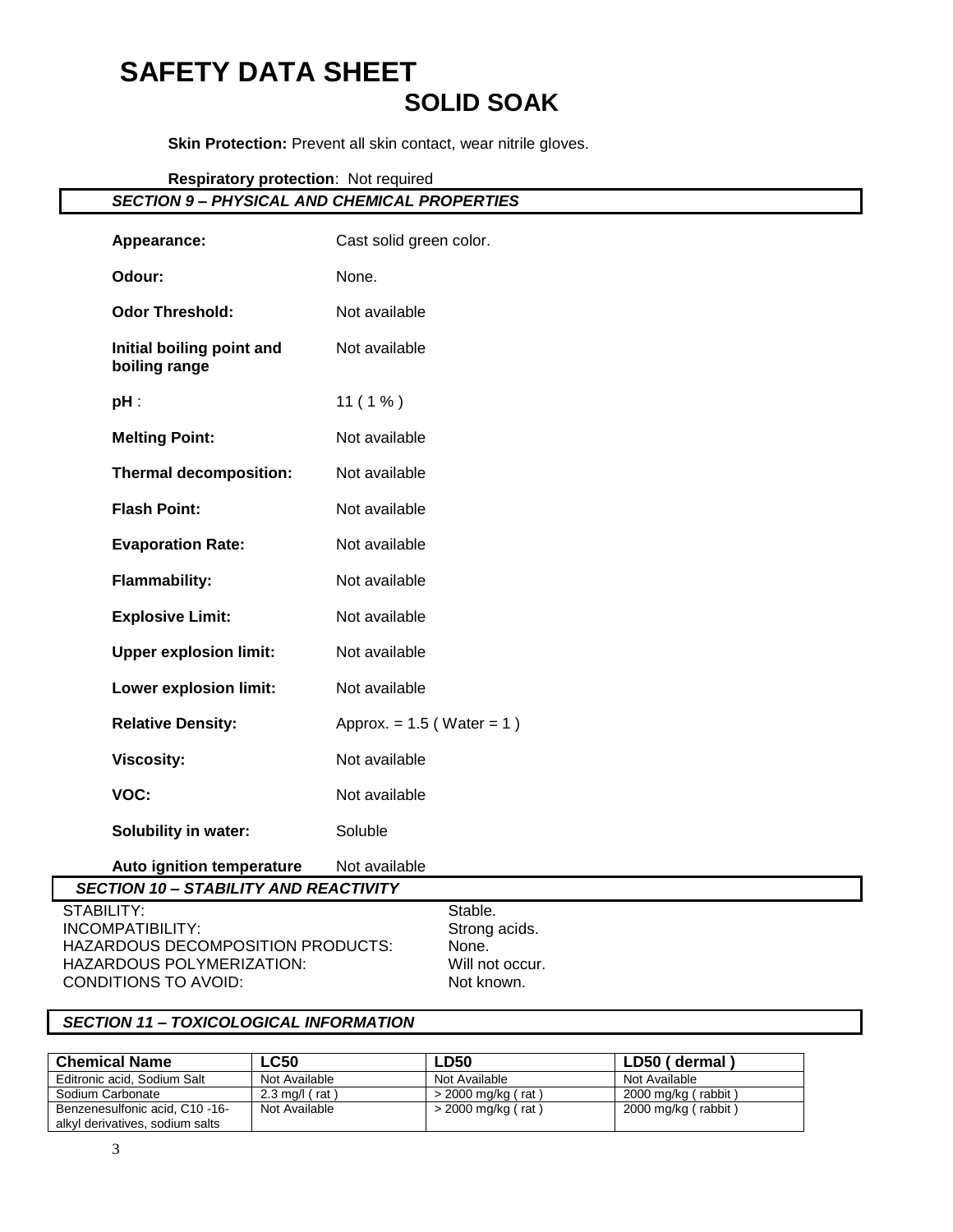## **SAFETY DATA SHEET**

## **SOLID SOAK**

Alkyl polyglucoside **Not Available** > 2000 mg/kg ( rat ) 2000 mg/kg ( rabbit )

**Routes of exposure:** Skin contact, Eye contact, Ingestion.

**Eye contact**: Material will cause irritation. **Skin contact**. Non known. **Inhalation**: Material may cause respiratory tract irritation.

**Germ cell mutagenicity:** Not available.

**Carcinogenicity:** Not available.

#### **Acute toxicity**:

**Eye contact:** Causes eye irritation.

**Skin contact:** Not known

**Inhalation:** Not known**.**

**Ingestion:** Not known.

**Reproductive toxicity:** No evidence of reproductive toxicity or developmental toxicity**. STOT -** single exposure irritating to respiratory system**. STOT -** Not classified**. Aspiration hazard:** Not classified.

#### *SECTION 12 – ECOLOGICAL CONSIDERATION*

**Toxicity Fish**: Not known. **Persistence and degradability Inorganic**: Not applicable. **Bio accumulative potential Inorganic**: The substance has no potential for bioaccumulation. **Mobility in soil**: Not applicable.

. **Other adverse effects**: Not known.

#### *SECTION 13 – DISPOSAL CONSIDERATIONS*

**Waste Disposal:** In accordance with federal, provincial or local government requirements.

*SECTION 14 – TRANSPORT INFORMATION*

**TDG Classification:** Not regulated.

#### *SECTION 15 – REGULATORY INFORMATION*

Refer to section 2.

|  | <b>SECTION 16 - OTHER INFORMATION</b> |
|--|---------------------------------------|
|--|---------------------------------------|

EFFECTIVE DATE: April 08, 2016: **Revision 1**

Prepared by: Lab Personnel Phone: (416) 744-2120

Website: www.alpinechem.com